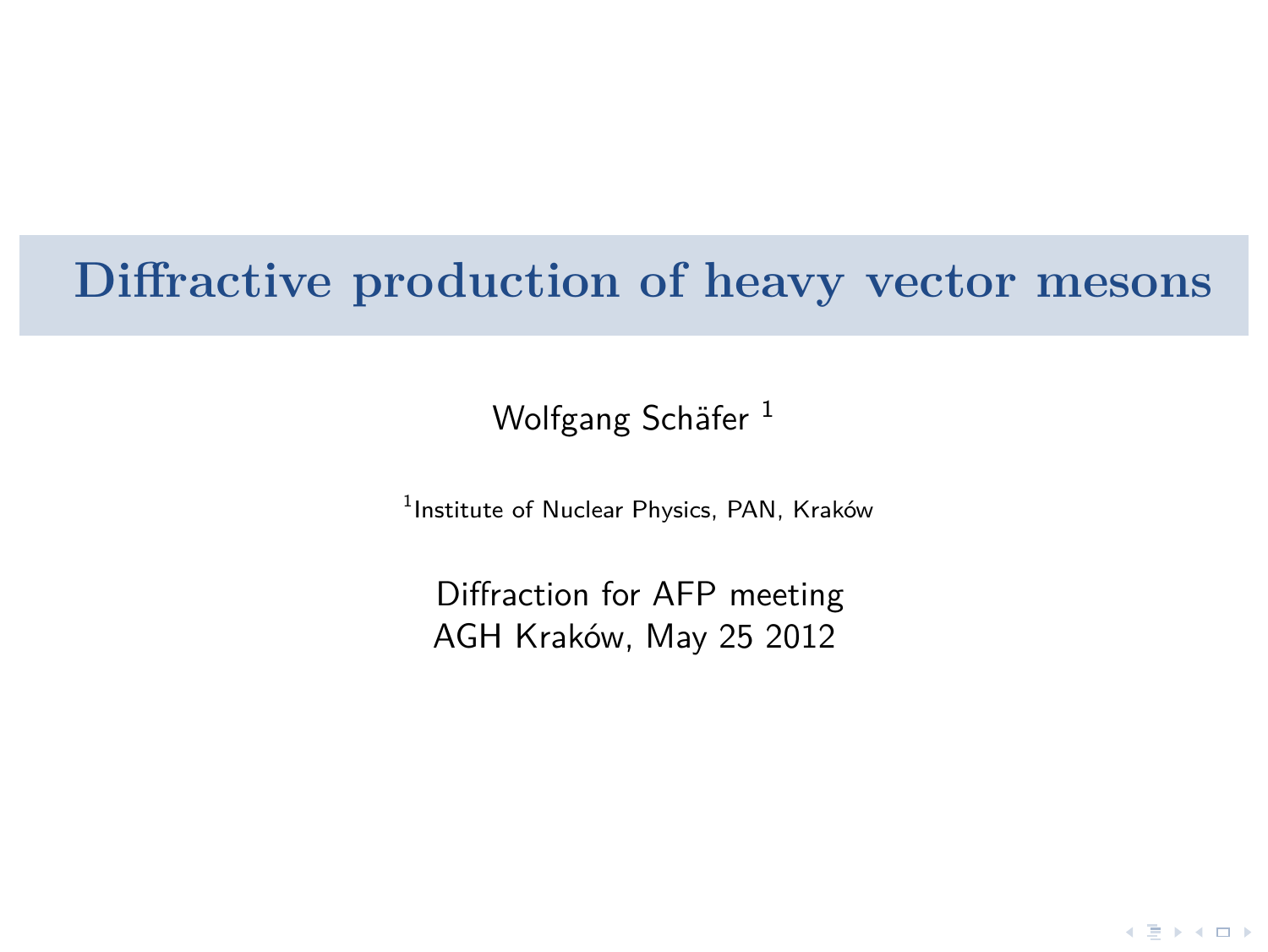### **Outline**

**[Diffractive photoproduction of vector mesons](#page-2-0)**

**[Central Exclusive Production at Colliders \(Tevatron/LHC\)](#page-7-0)**

**[Photoproduction on nuclei](#page-17-0)**

**[Summary and outlook](#page-22-0)**

- F. W.S. & Antoni Szczurek Phys. Rev. D **76**, 094014 (2007).
- A. Rybarska, W.S. and A. Szczurek, Phys. Lett. B **668** (2008) 126. 靠
- A. Cisek, W.S. and A. Szczurek, Phys. Rev. D **80** (2009) 074013. 靠
- 手 A. Cisek, W. S., A. Szczurek, Phys. Lett. **B690** (2010) 168-174. [arXiv:1004.0070 [hep-ph]].
- F A. Cisek, P. .Lebiedowicz, W. S., A. Szczurek, Phys. Rev. **D83** (2011) 114004. [arXiv:1101.4874 [hep-ph]].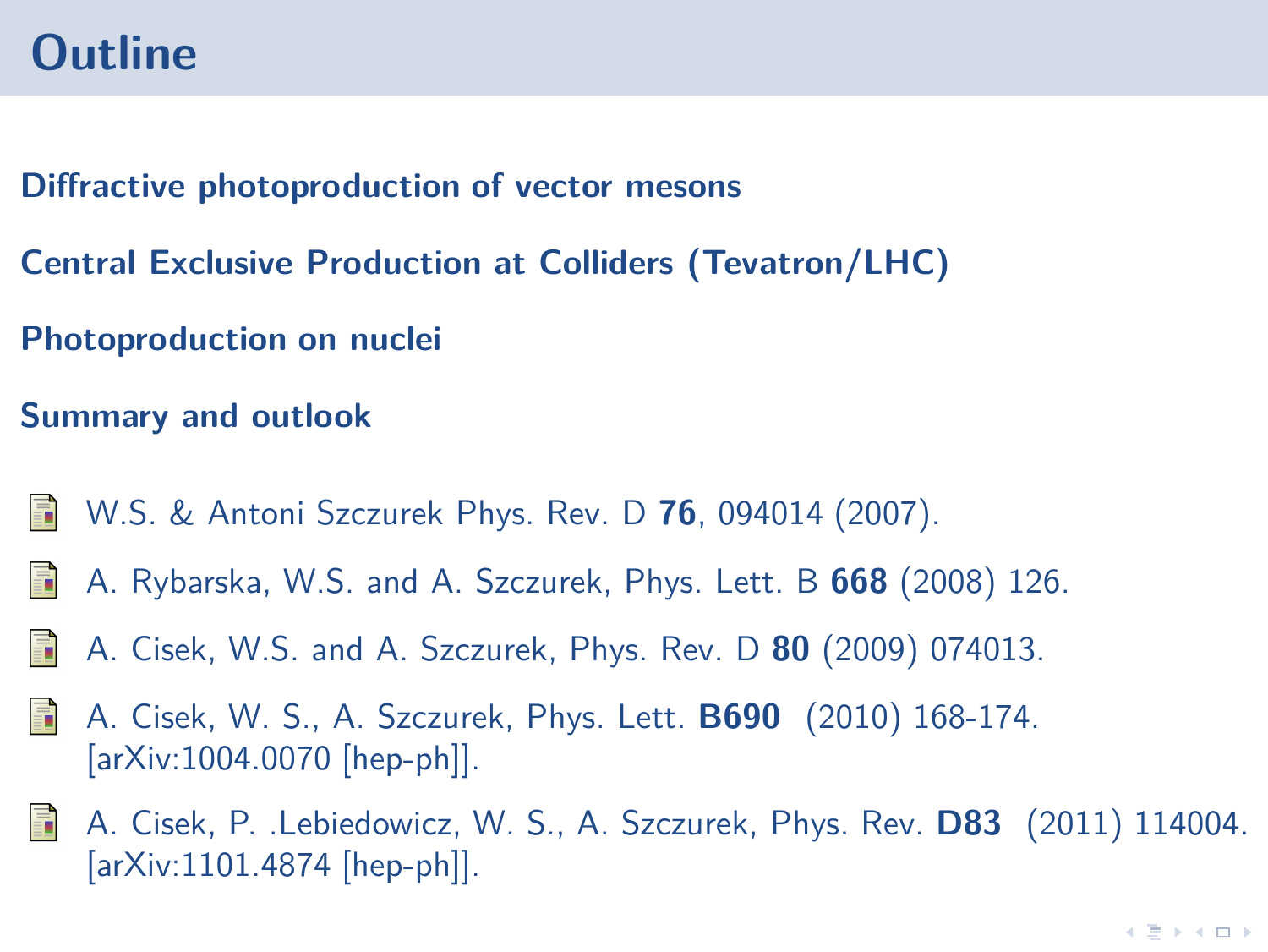### **Total exclusive photoproduction cross sections**



• VM photoproduction from light to heavy mesons

<span id="page-2-0"></span>• the QCD Pomeron from soft to hard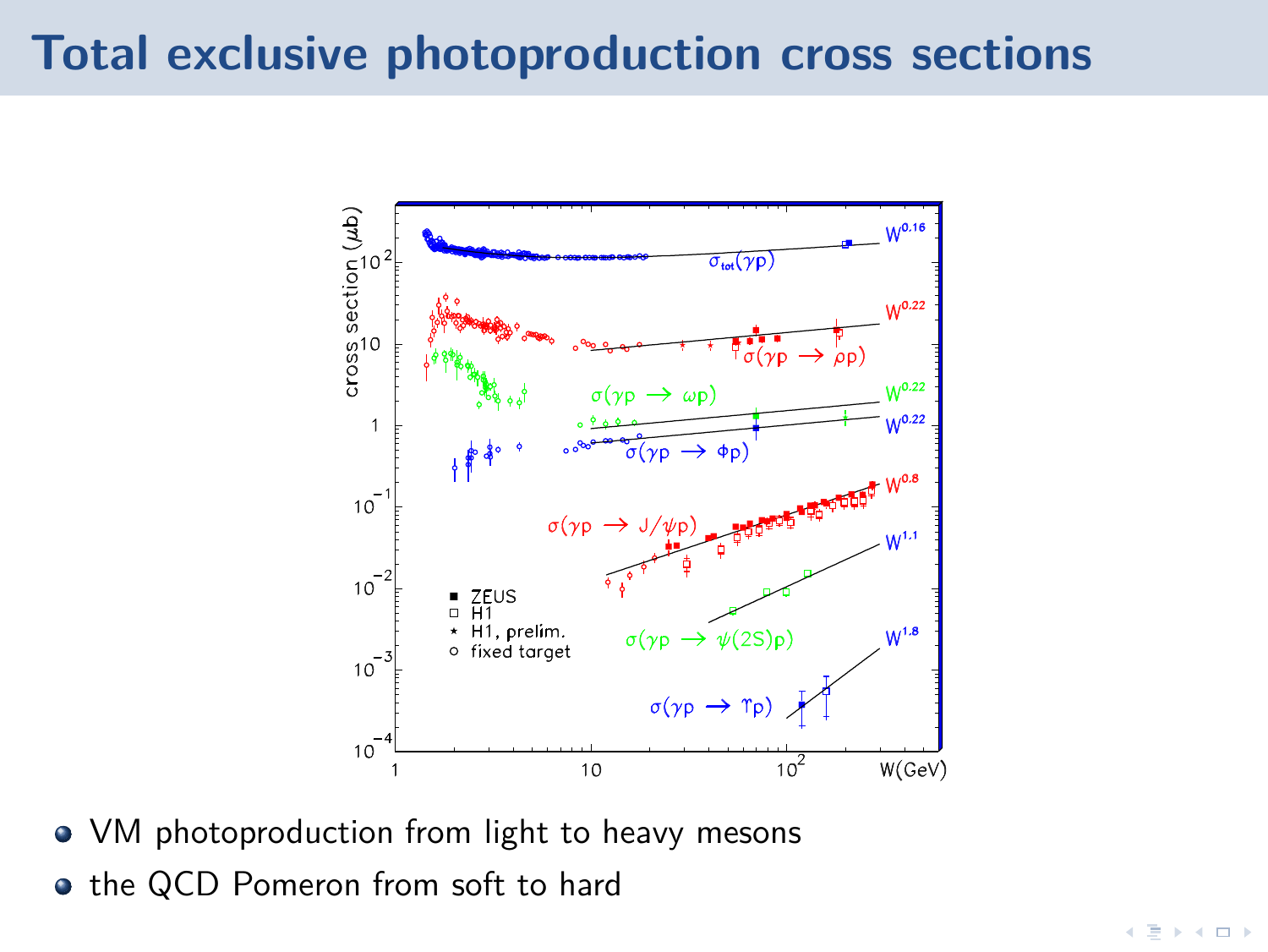### **Diffractive Photoproduction** *γ*p → Vp



- $J/\psi = c\bar{c}$ ,  $\Upsilon = b\bar{b}$ : (almost) nonrelativistic bound states of heavy quarks. Wavefunctions constrained by their leptonic decay widths.
- Large quark mass  $\rightarrow$  hard scale necessary for (perturbative) QCD.
- $\mathcal{F}(\mathsf{x},\kappa) \equiv \mathsf{unintegrated}$  gluon density,  $\mathsf{x} \sim \mathsf{M}_{\mathsf{VM}}^2/\mathsf{W}^2$ , constrained by HERA inclusive data.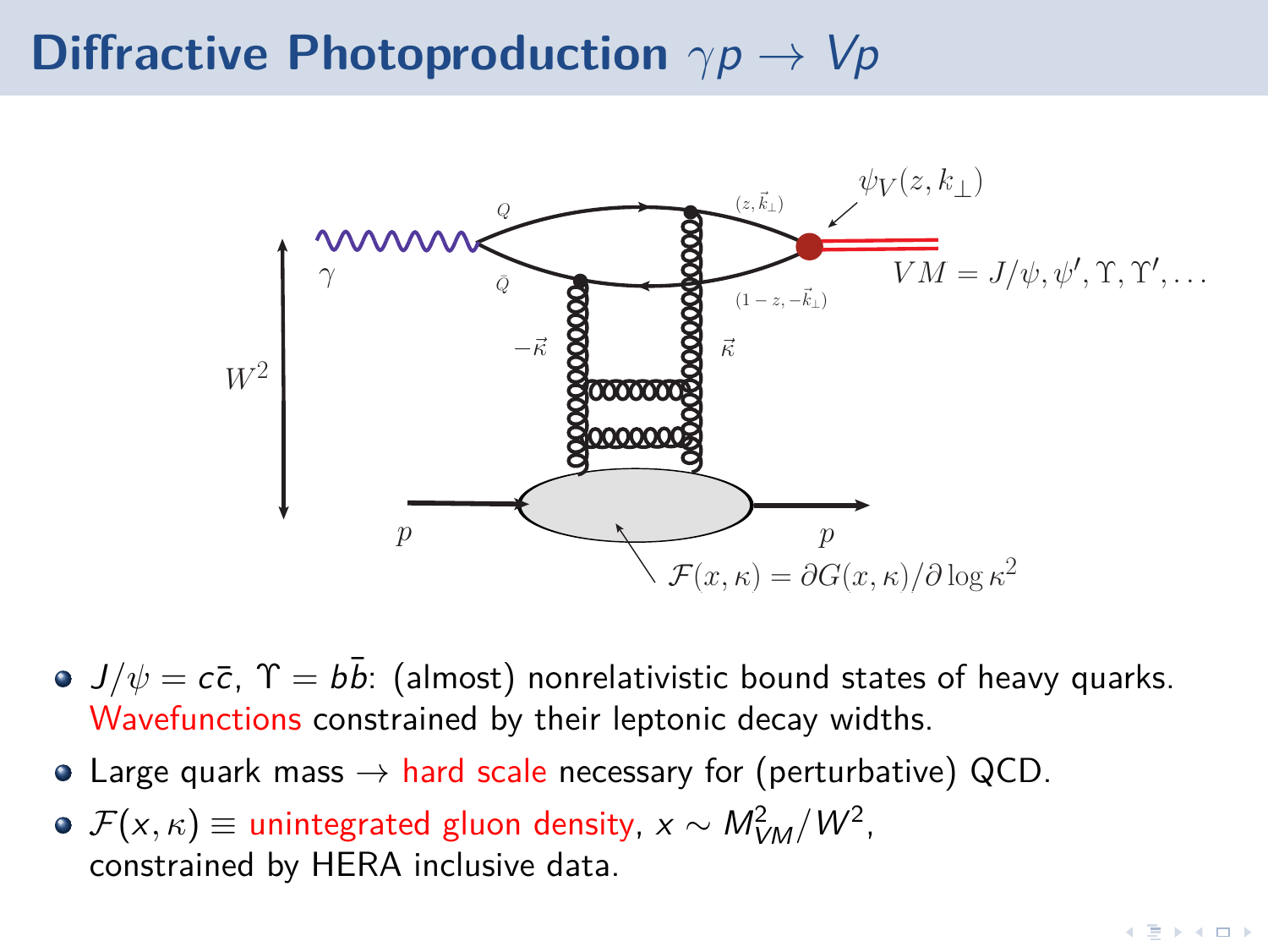## **Total cross section for**  $\gamma p \longrightarrow \Upsilon p$



- FMS Frankfurt, McDermott, Strikman (CTEQ4L)
- IKS Ivanov, Krasnikov, Szymanowski
- MNRT NLO Martin, Nockles, Ryskin, Teubner
- RSS Rybarska, Schäfer, Szczurek

- $\bullet$  experimental data  $\rightarrow$  ZEUS Collaboration, Phys.Lett.B680:4-12 (2009)
- unintegrated glue from Ivanov & Nikolaev (2002).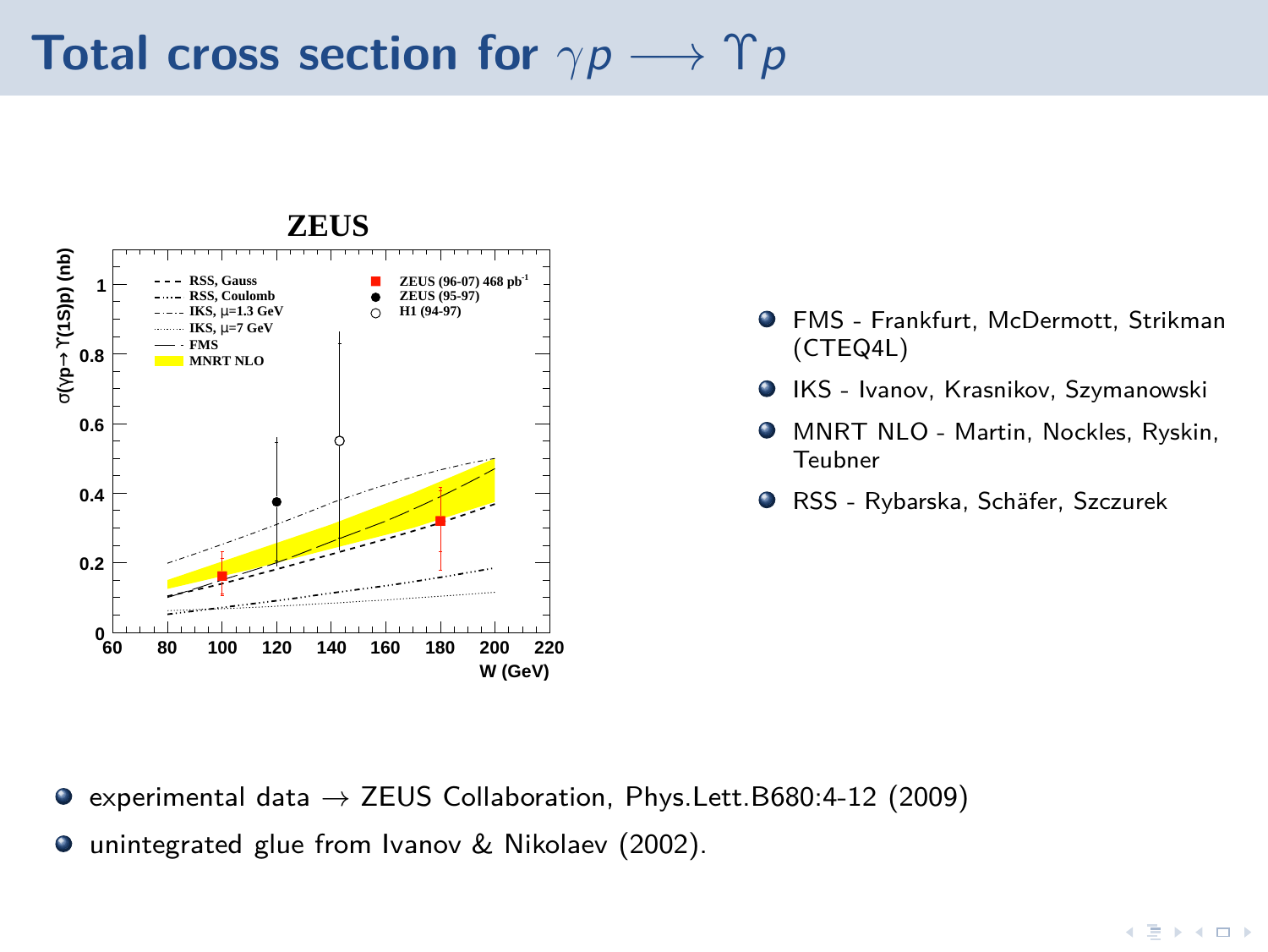## *<sup>γ</sup>***<sup>p</sup>** −→ **J/**Ψ**p vs ZEUS data**



dependence on wave function and LO/NLO treatment of decay width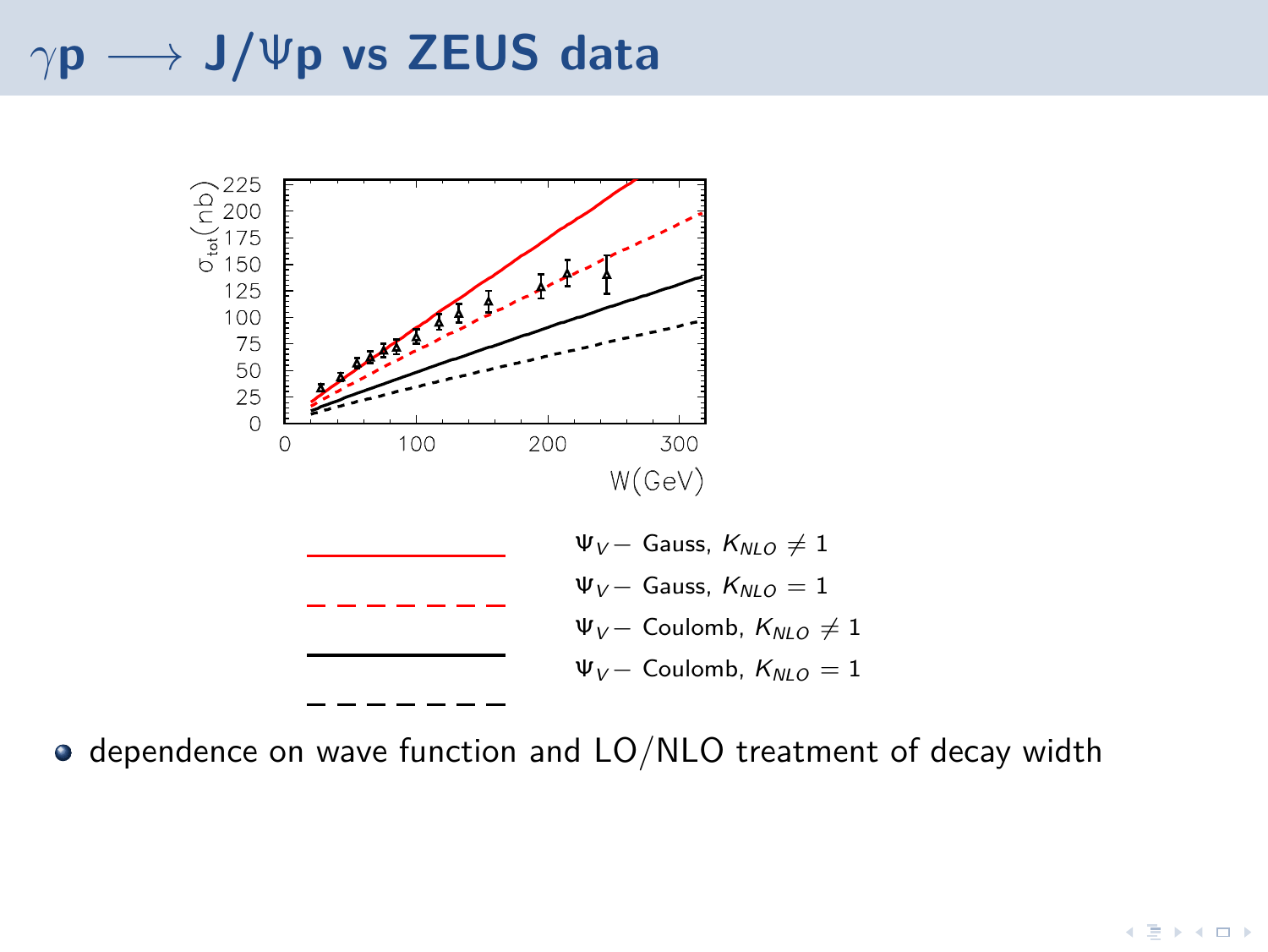### **Radial excitations**





- strong dependence on the wave function  $\bullet$
- $\bullet$ data  $\rightarrow$  H1 Collaboration, published in Phys. Lett. B541:251-264 (2002)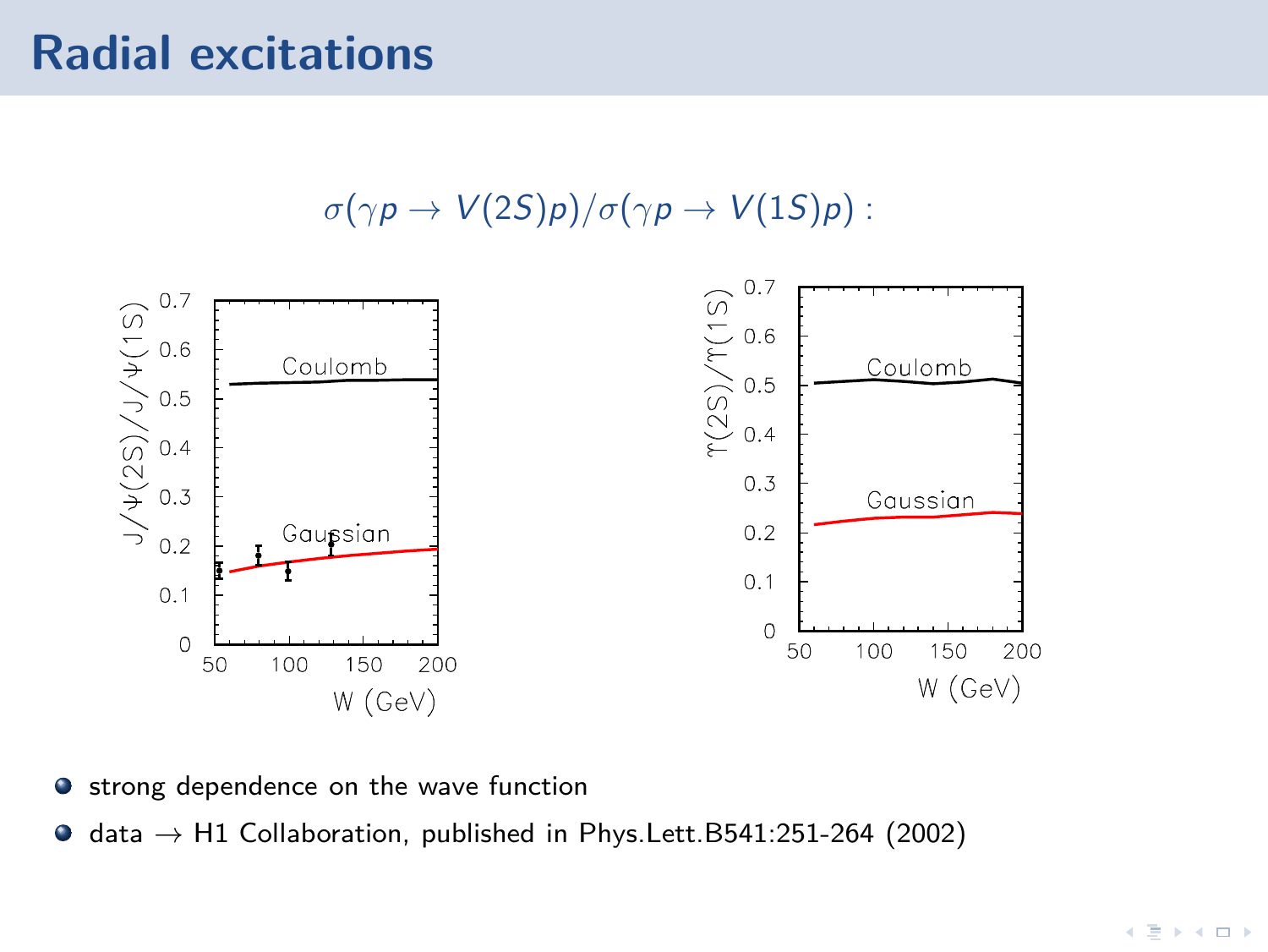### **Central Exclusive Production**



- central exclusive production  $\equiv$  very clean events.
- <span id="page-7-0"></span> $\circ$  large rapidity gaps  $\rightarrow$  strong constraints on *t*–channel exchanges:
	- charge  $= 0$ , color singlet
	- spin  $J \geq 1$ : photon, Pomeron, Odderon(?).  $C_i \cdot C_j = C_X$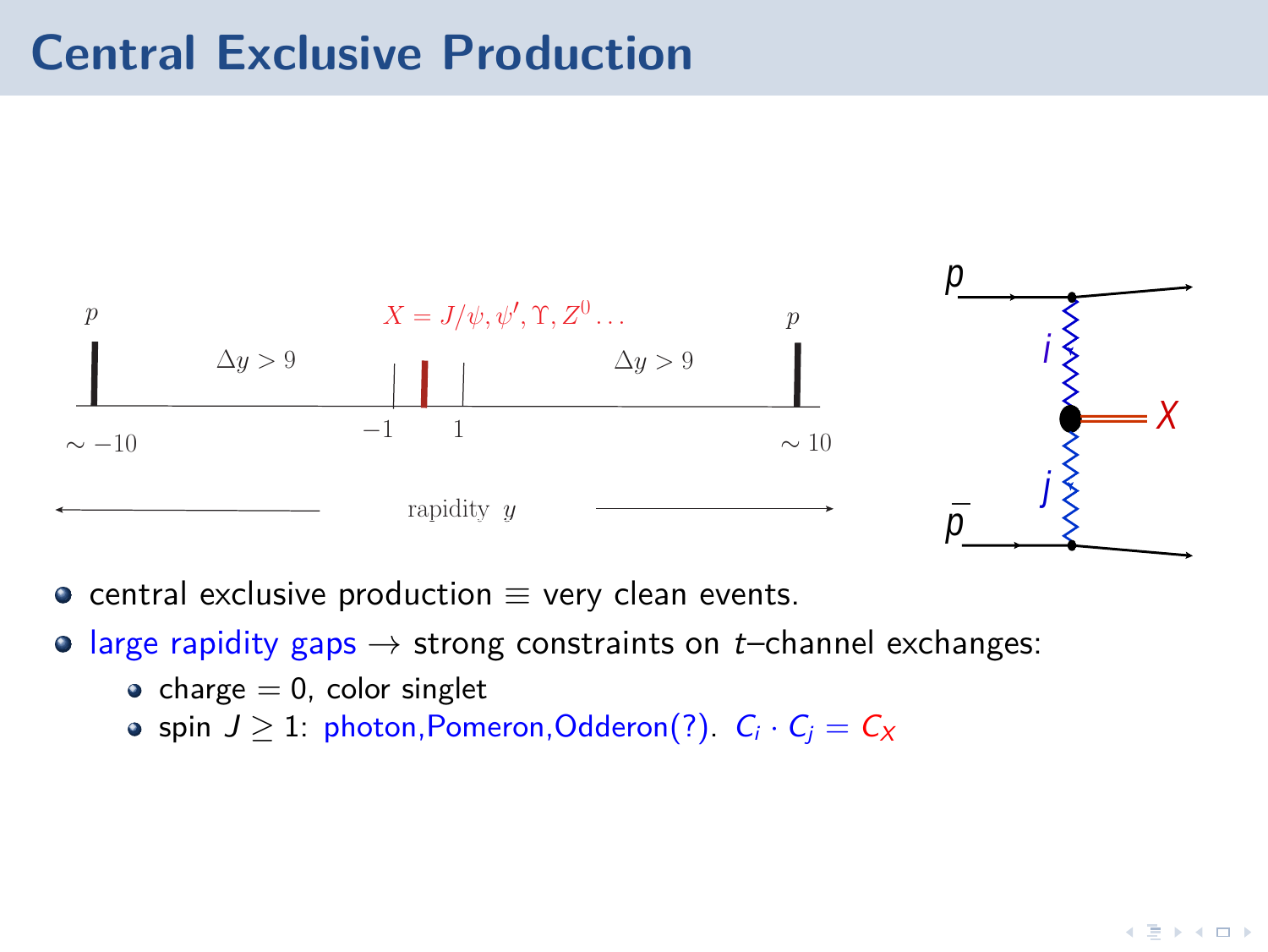# **Exclusive Production of** J*/ψ,* Υ **in Hadronic Collisions**

**Born Level Amplitudes**

Photoproduction

Odderon–Pomeron fusion

Radiative Decay of *χ*

 $t_1$ 



 $\lbrack P \rbrack$   $\lbrack$   $\lbrack$   $\lbrack$   $\lbrack$   $\lbrack$   $\lbrack$   $\lbrack$   $\lbrack$   $\lbrack$   $\lbrack$   $\lbrack$   $\lbrack$   $\lbrack$   $\lbrack$   $\lbrack$   $\lbrack$   $\lbrack$   $\lbrack$   $\lbrack$   $\lbrack$   $\lbrack$   $\lbrack$   $\lbrack$   $\lbrack$   $\lbrack$   $\lbrack$   $\lbrack$   $\lbrack$   $\lbrack$   $\lbrack$  $t_2$  $h_1$  $h_1$  $h_2$   $h_2$   $h_2$  $\mathbb{P}$  >  $\gamma$ χ

Khoze-Martin-Ryskin '02; Klein & Nystrand '04 cross section ∼ nanobarns

A. Schäfer, Mankiewicz & Nachtmann '91 cross section ∼ 0*.*1÷few nanobarns (??)

e.g. Szczurek, Pasechnik & Tervaev '07 find  $<$  1 nb.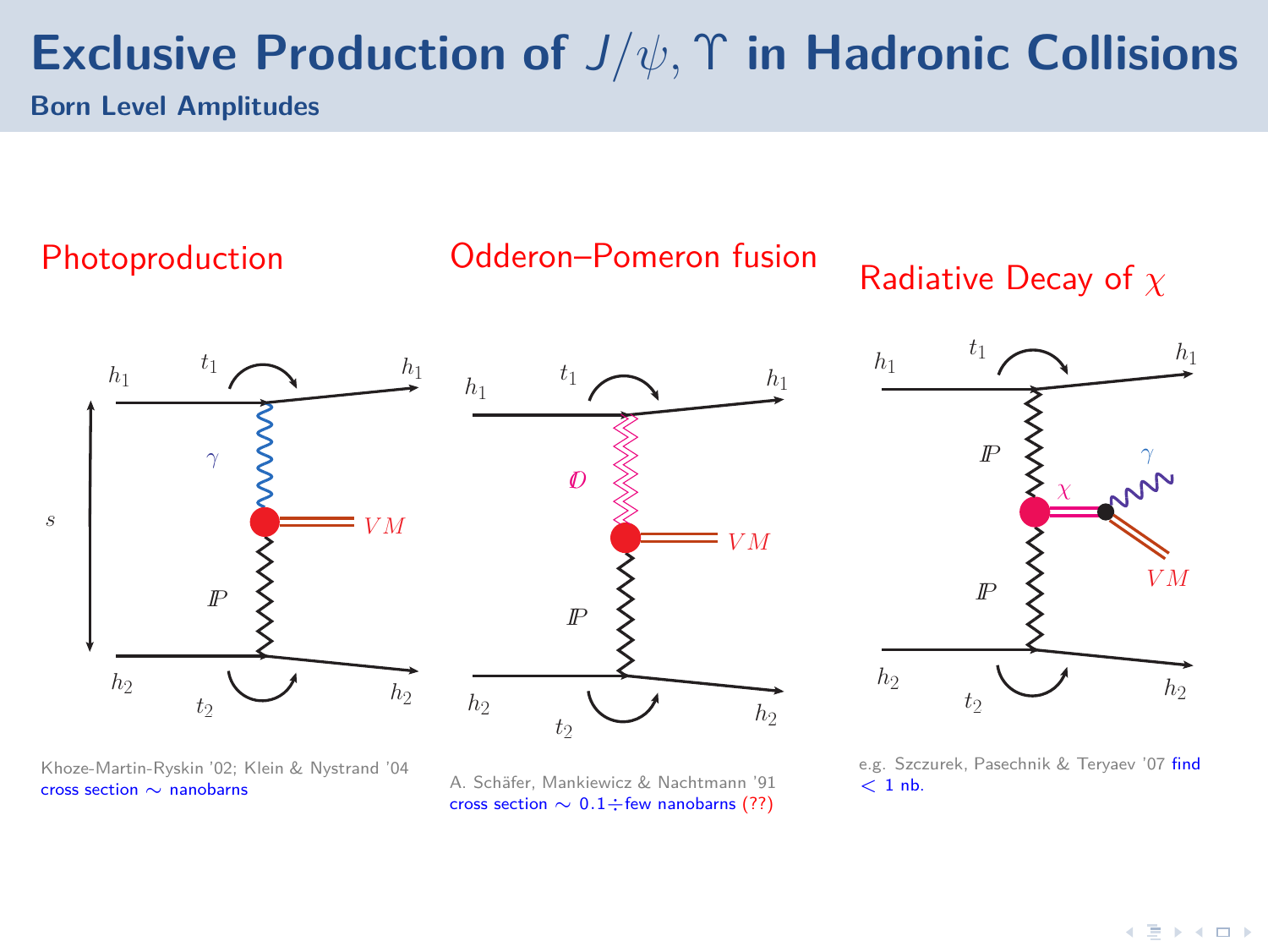## **Exclusive Production of** J*/ψ,* Υ **in Hadronic Collisions**

**Born Level Amplitudes**

#### Photoproduction



#### Radiative Decay of *χ*





Khoze-Martin-Ryskin '02; Klein & Nystrand '04 cross section ∼ nanobarns

A. Schäfer, Mankiewicz & Nachtmann '91; Bzdak et al. '07 cross section ∼ 0*.*1÷few nanobarns (??)

e.g. Szczurek, Pasechnik & Teryaev '07 find  $<$  1 nb.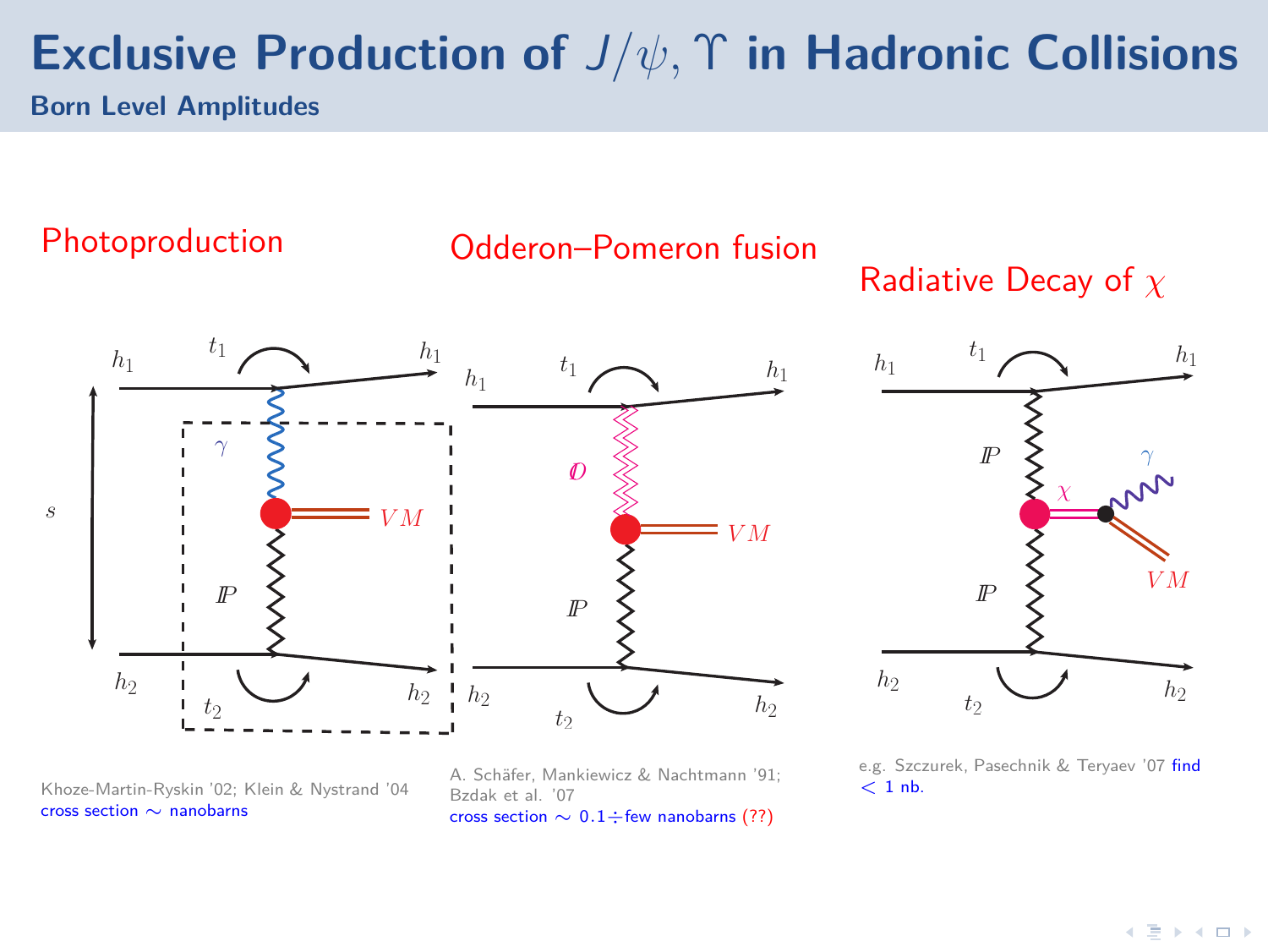# **Exclusive Photoproduction in Hadronic Collisions**

#### **Born Level Amplitude**



$$
\mathbf{M}(\mathbf{p}_1, \mathbf{p}_2) = e_1 \frac{2}{z_1} \frac{\mathbf{p}_1}{t_1} \mathcal{F}_{\lambda'_1 \lambda_1}(\mathbf{p}_1, t_1) \mathcal{M}_{\gamma^* h_2 \to V h_2}(s_2, t_2, Q_1^2) + e_2 \frac{2}{z_2} \frac{\mathbf{p}_2}{t_2} \mathcal{F}_{\lambda'_2 \lambda_2}(\mathbf{p}_2, t_2) \mathcal{M}_{\gamma^* h_1 \to V h_1}(s_1, t_1, Q_2^2).
$$

 $\bm{p}_1, \bm{p}_2 = \text{transverse momenta}$  of outgoing (anti–) protons.

Interference induces azimuthal correlation  $e_1e_2(\boldsymbol{p}_1 \cdot \boldsymbol{p}_2)$ .  $\bullet$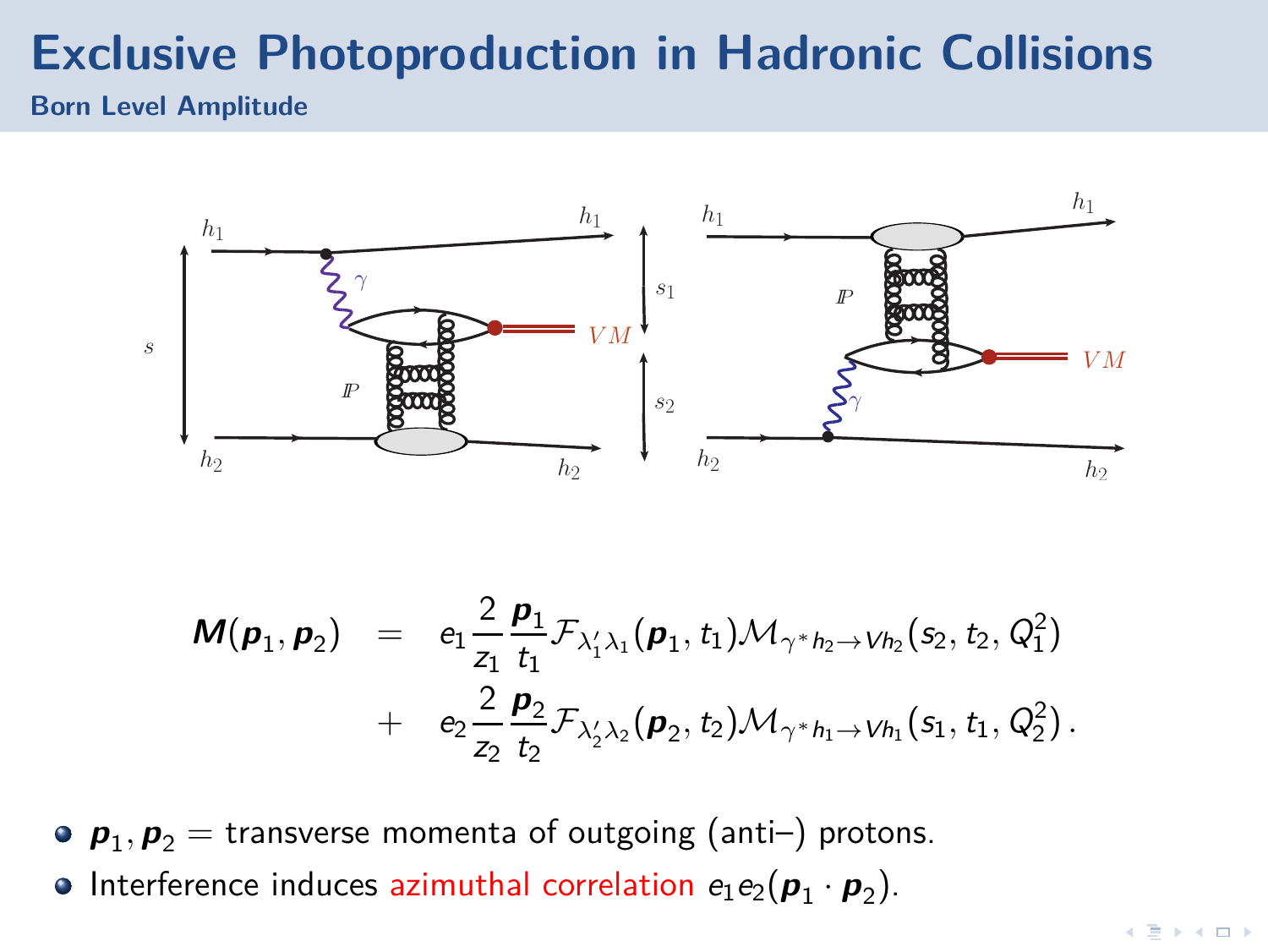### **Absorptive Corrections**



$$
\mathbf{M}(\mathbf{p}_1,\mathbf{p}_2) = \int \frac{d^2 \mathbf{k}}{(2\pi)^2} S_{el}(\mathbf{k}) \, \mathbf{M}^{(0)}(\mathbf{p}_1-\mathbf{k},\mathbf{p}_2+\mathbf{k})
$$

- Absorptive corrections depend on elastic  $h_1h_2$  Amplitude  $\rightarrow$  taken from data.
- photon pole  $\rightarrow$  peripheral interactions  $\rightarrow$  Absorption at 20%–level.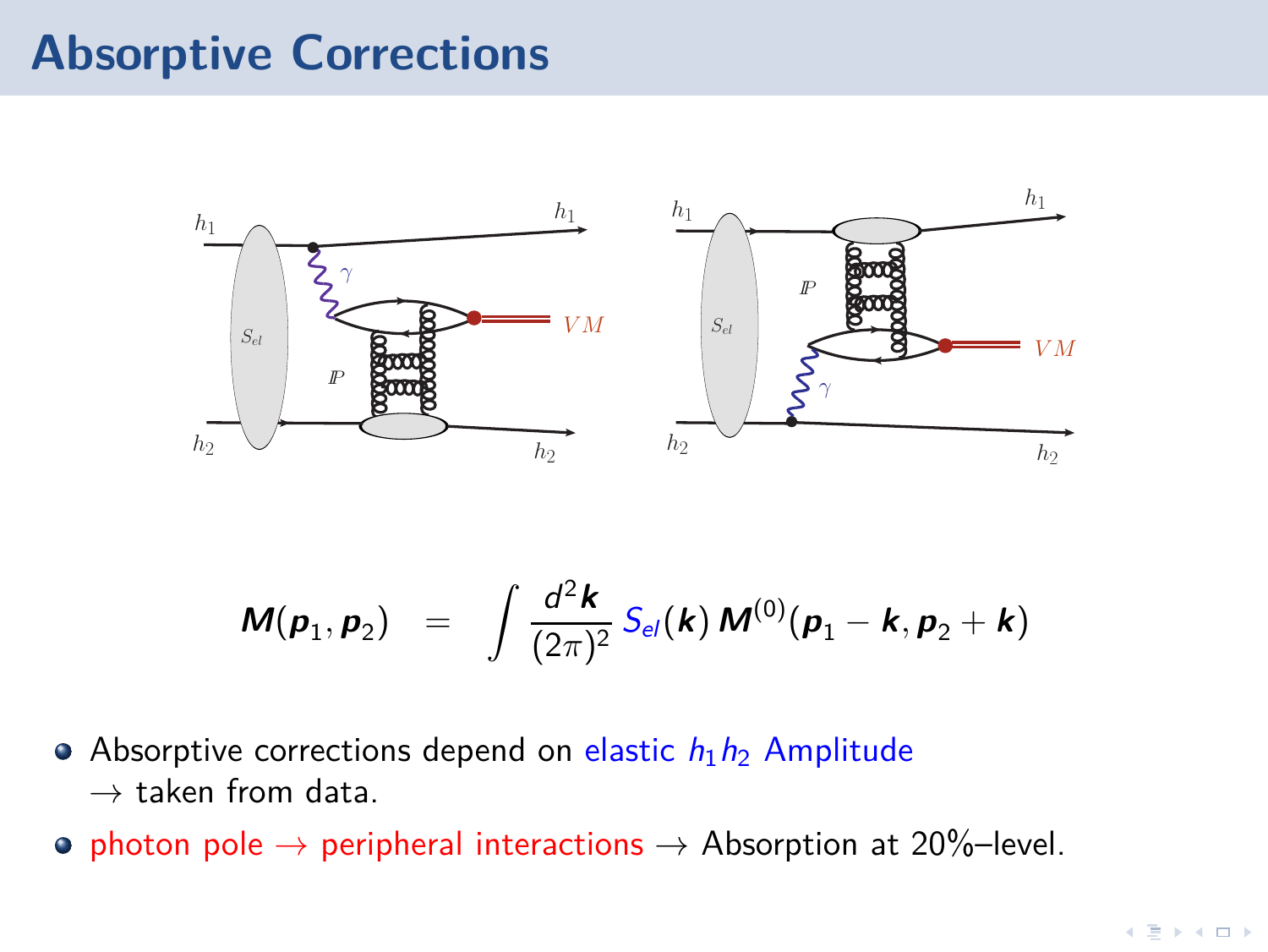### **Rapidity distribution**

**vs. data from CDF/Tevatron (2008) dashed: no Absorption, solid: with Absorption**

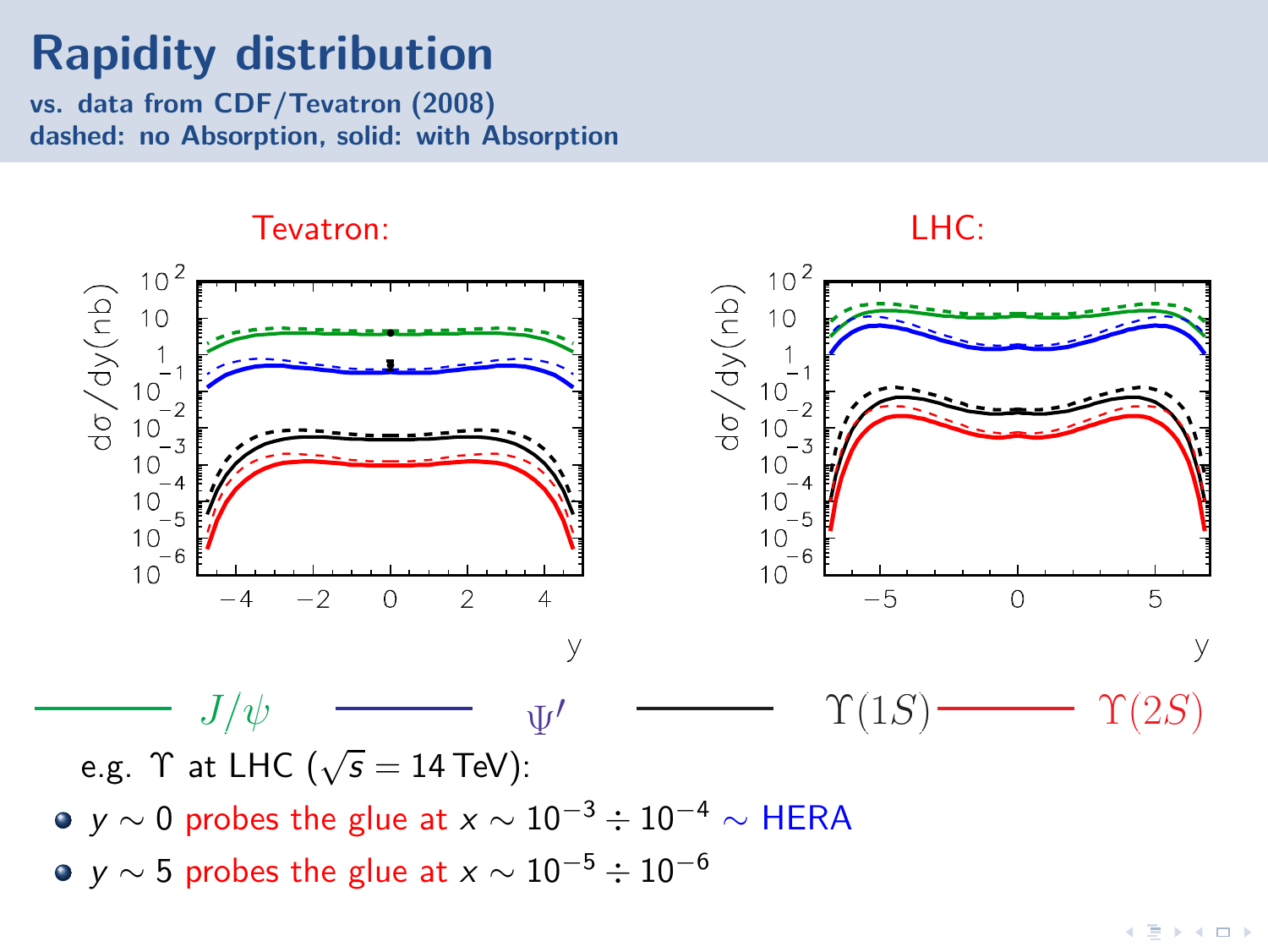### **Rapidity distributions at LHC energies**



Ξ  $\Box$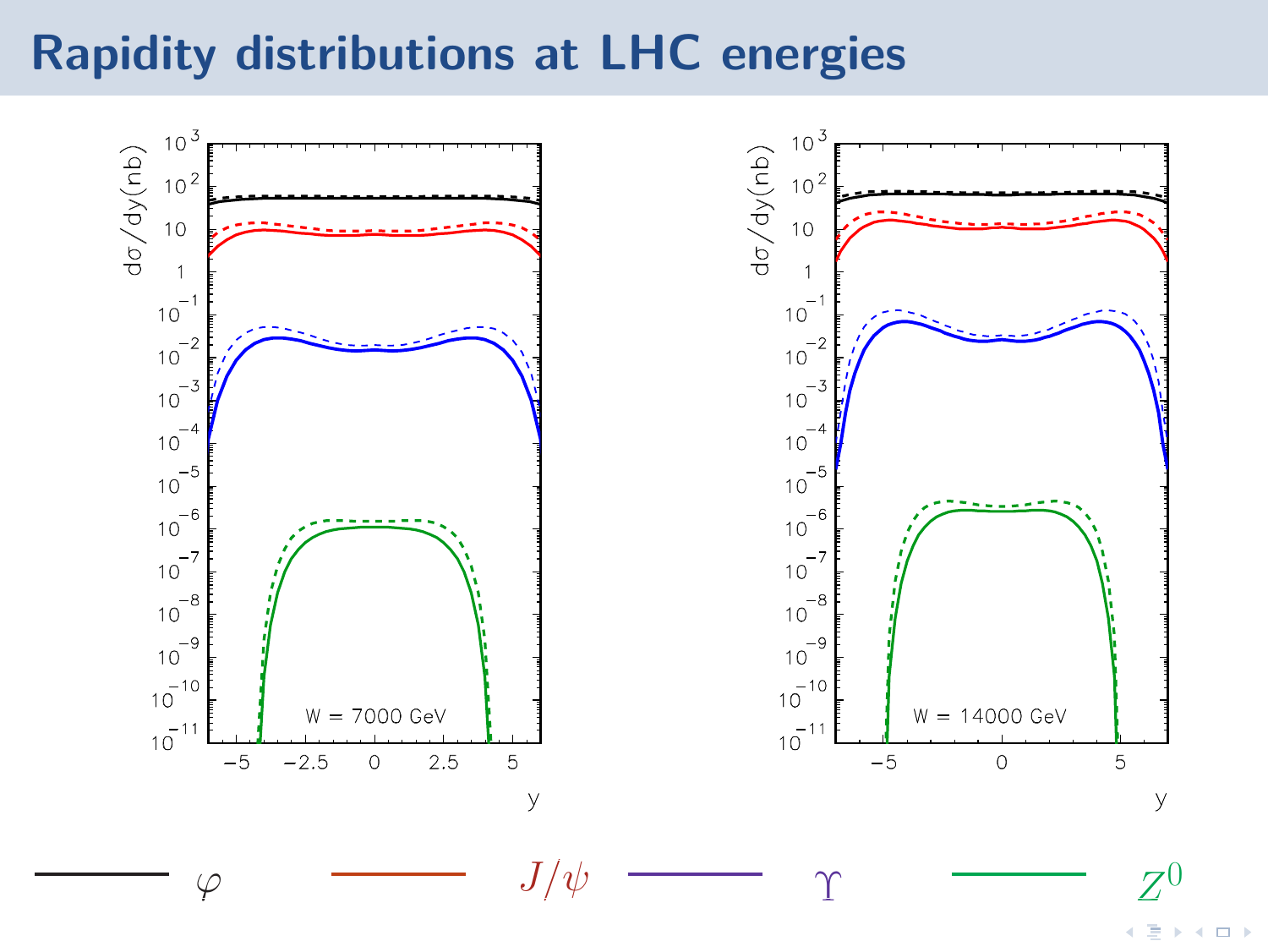# **Fully Differential Cross Section for** J*/ψ*

**Tevatron energy**



 $y = 0$ ;  $p_2^2 = 1$  GeV<sup>2</sup>. Absorptive corrections included.

- $\phi =$  azimuth between (anti-)protons  $\rightarrow$  interference effect.
- The dip structure is highly sensitive to absorptive corrections.  $\bullet$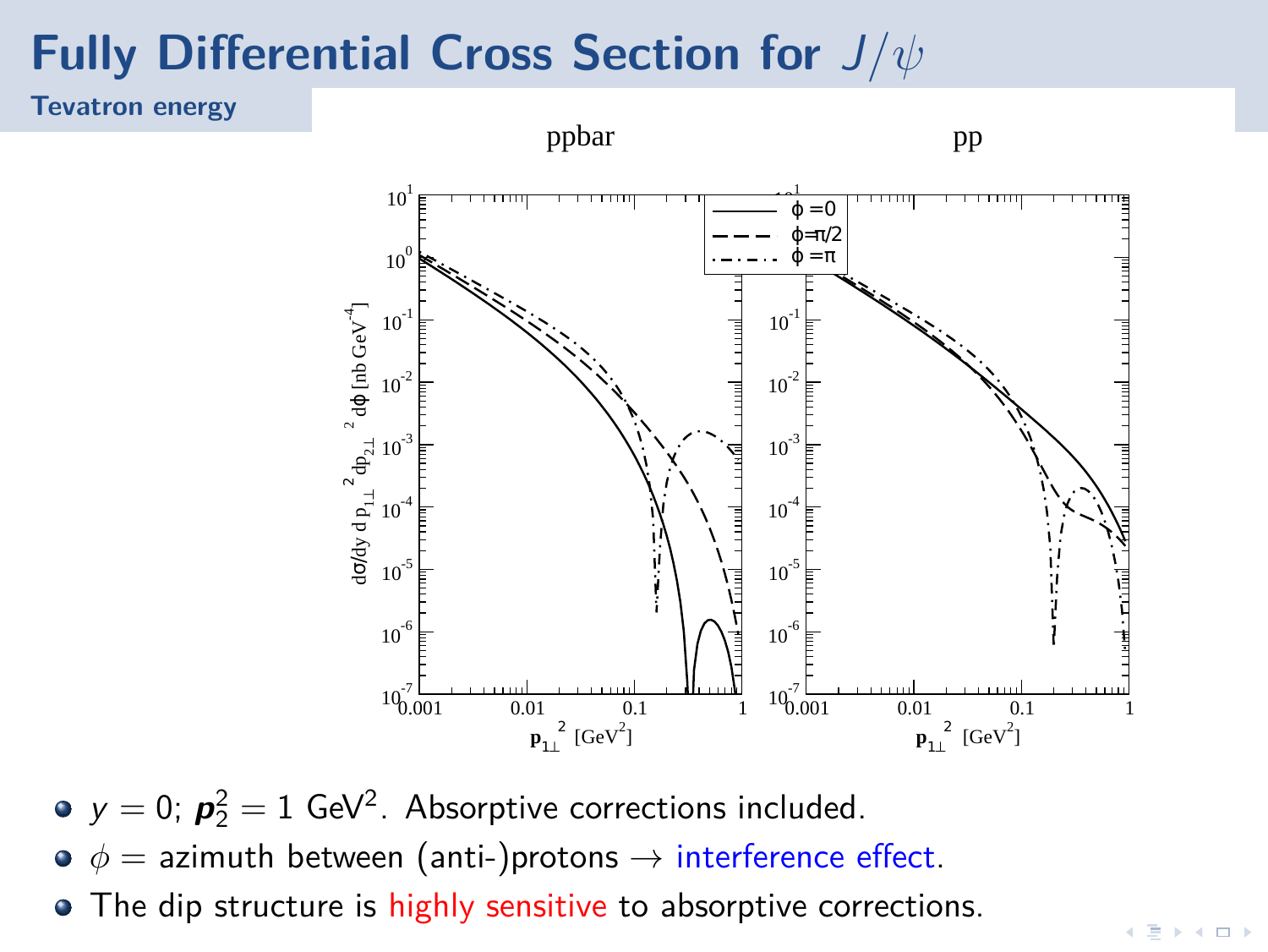## **A soft process:** pp → pp*ω*



- "bremsstrahlung"-type mechanism contributes in proton fragmentation regions
- t-channel exchange becomes reggeized
- subleading Regge pole, but **large** *ω*NN coupling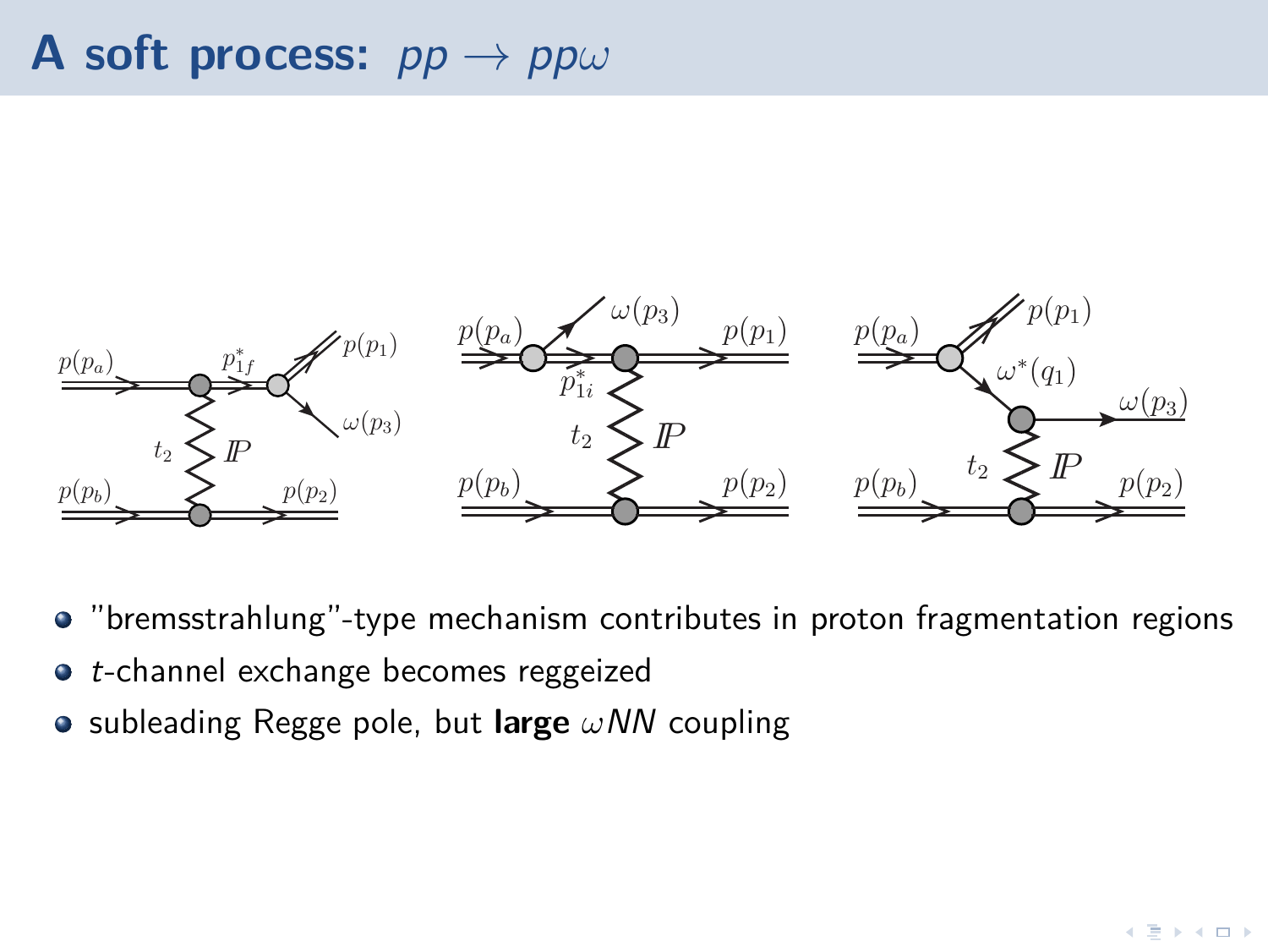### **A soft process:** pp → pp*ω*



- $\bullet$  dashed: without absorption, solid: with absorption
- **•** need to go to very large energies to "dig out" photoproduction.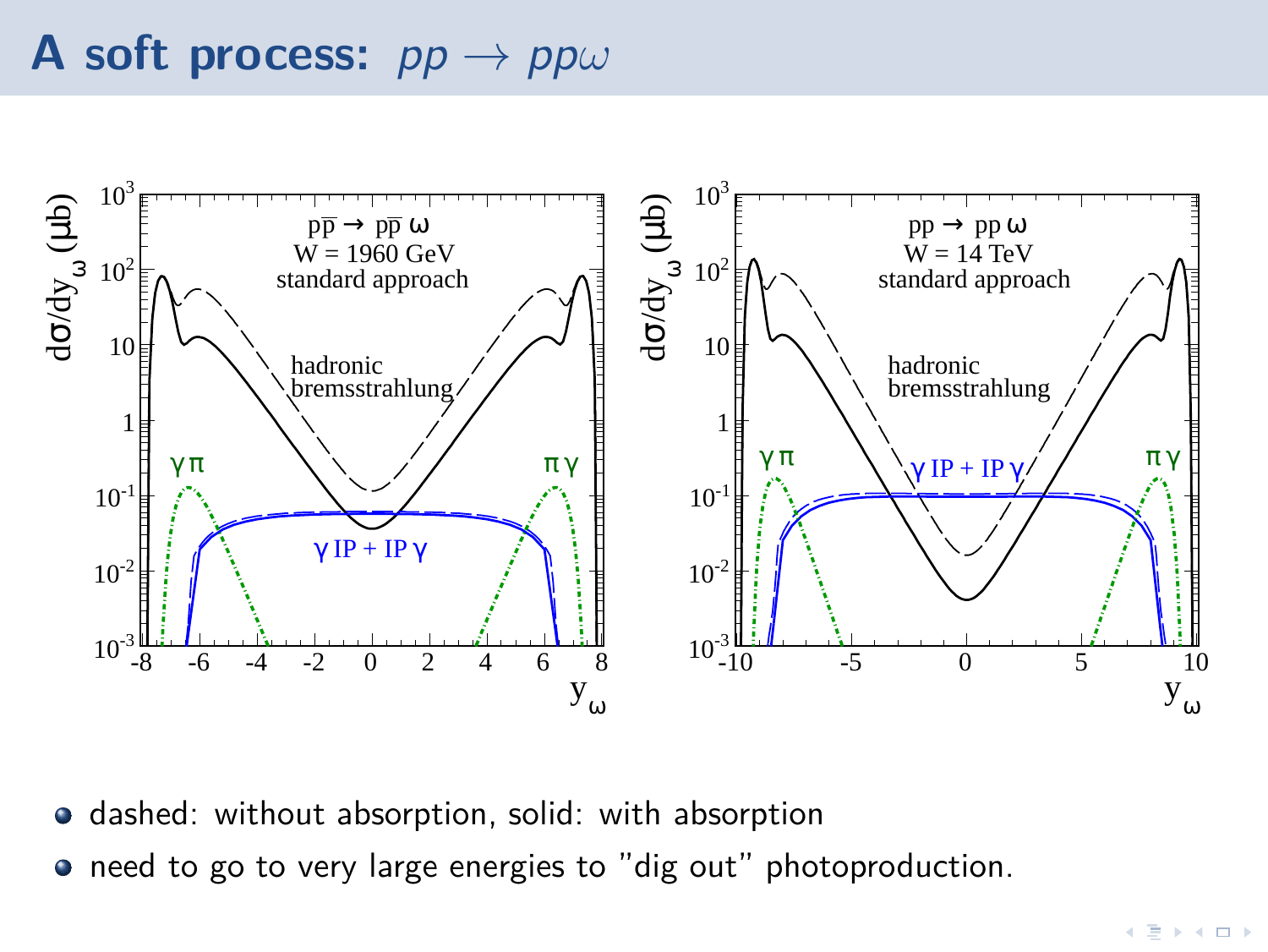## **VM photoproduction from nucleon to nucleus:**



- large quark mass provides a hard scale for production of J*/*Ψ*,* Υ
- $\bullet$  for heavy nuclei rascattering/absorption effects are enhanced by the large nuclear size
- <span id="page-17-0"></span>• the final state might as well be a (virtual) photon (total photoabsorption cross section) or a  $q\bar{q}$ -pair (inclusive low-mass diffraction).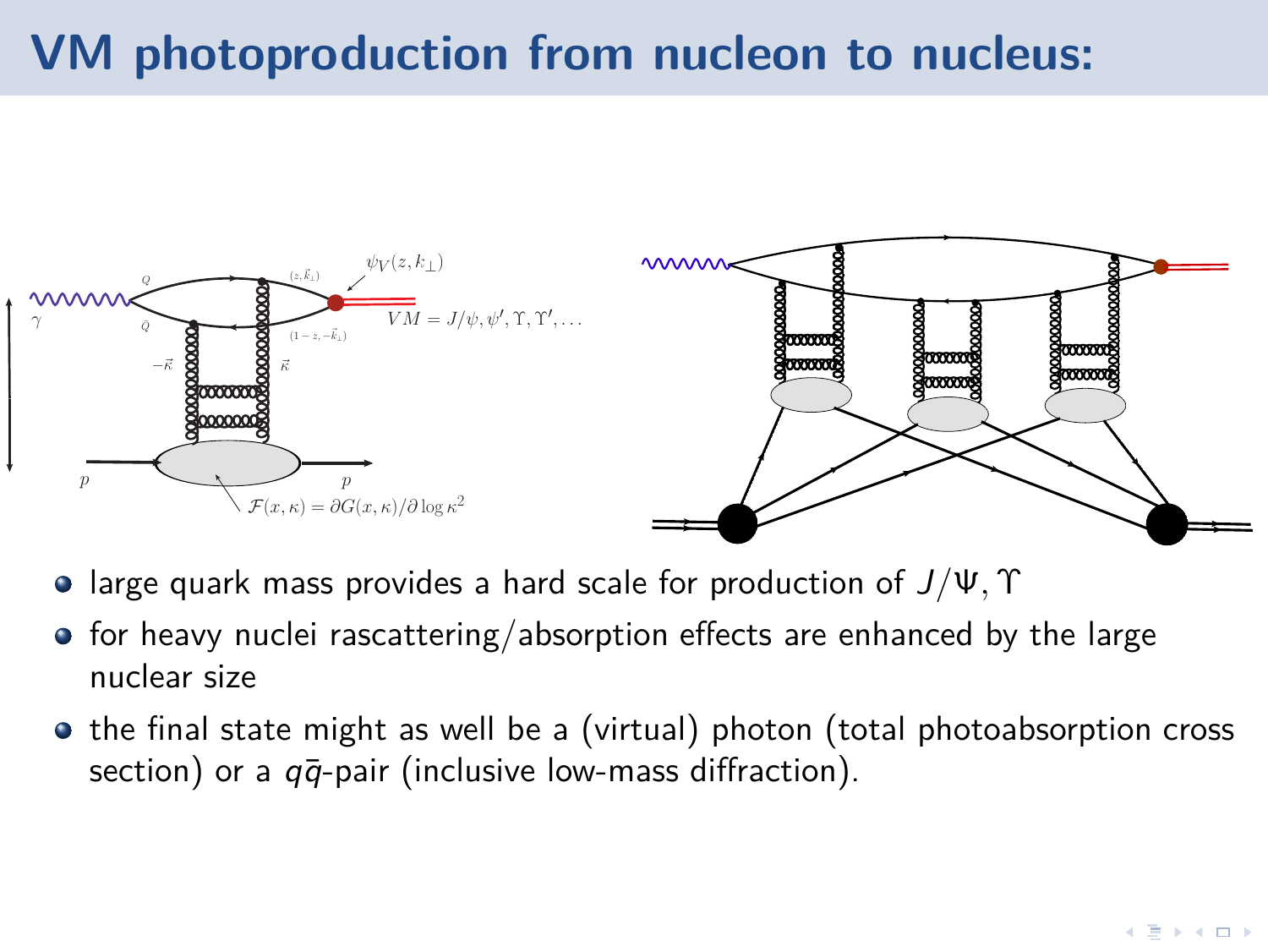# **Coherent diffractive production of** J*/*Ψ*,* Υ **on** <sup>208</sup>Pb



Ratio of coherent production cross section to impulse approximation  $\bullet$ 

$$
R_{\rm coh}(W)=\frac{\sigma(\gamma A\to V\!A;W)}{\sigma_{I\!A}(\gamma A\to V\!A;W)}\ ,\ \sigma_{I\!A}=4\pi\int d^2\bm{b}\,T_A^2(\bm{b})\,\frac{d\sigma(\gamma N\to V\!N)}{dt}_{|t=0}\Big|_{t=0}
$$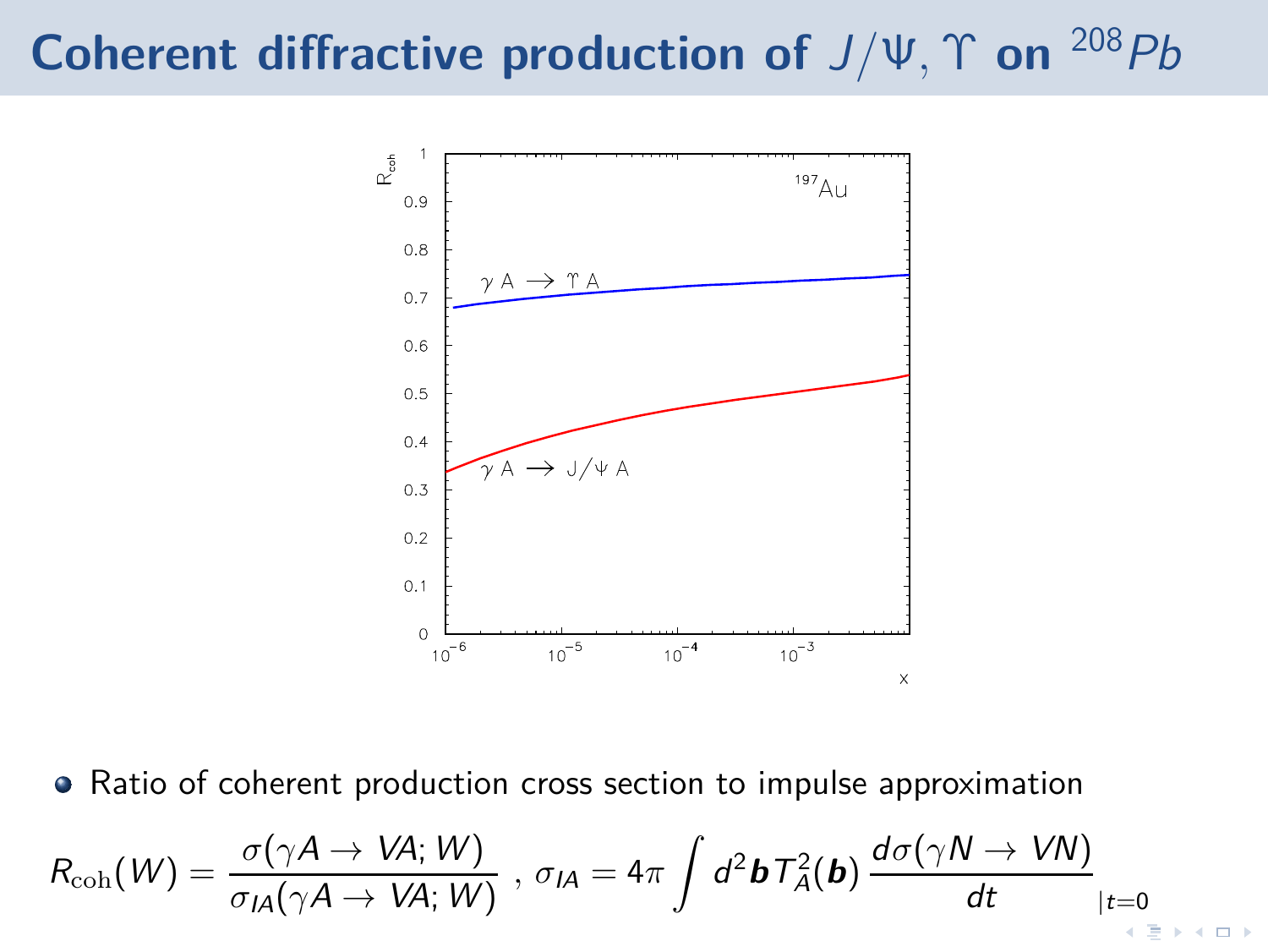### **Absorption corrected flux of photons**



$$
\sigma(A_1A_2 \to A_1A_2f; s) = \int d\omega \frac{dN_{A_1}^{\text{eff}}(\omega)}{d\omega} \sigma(\gamma A_2 \to fA_2; 2\omega\sqrt{s}) + (1 \to 2)
$$

$$
dN^{\text{eff}} = \int d^2\mathbf{b} S_{\text{el}}^2(\mathbf{b}) dN(\omega, \mathbf{b})
$$

- **■** dN(*ω*)= Weizsäcker-Williams flux
- survival probability:

$$
S_{el}^2(\boldsymbol{b}) = \exp\Big(-\sigma_{\text{NN}}\, \mathcal{T}_{A_1A_2}(\boldsymbol{b})\Big) \sim \theta(|\boldsymbol{b}| - (R_1 + R_2))
$$

 $\mathbf{A} \equiv \mathbf{B} + \mathbf{A} \equiv \mathbf{B} + \mathbf{B}$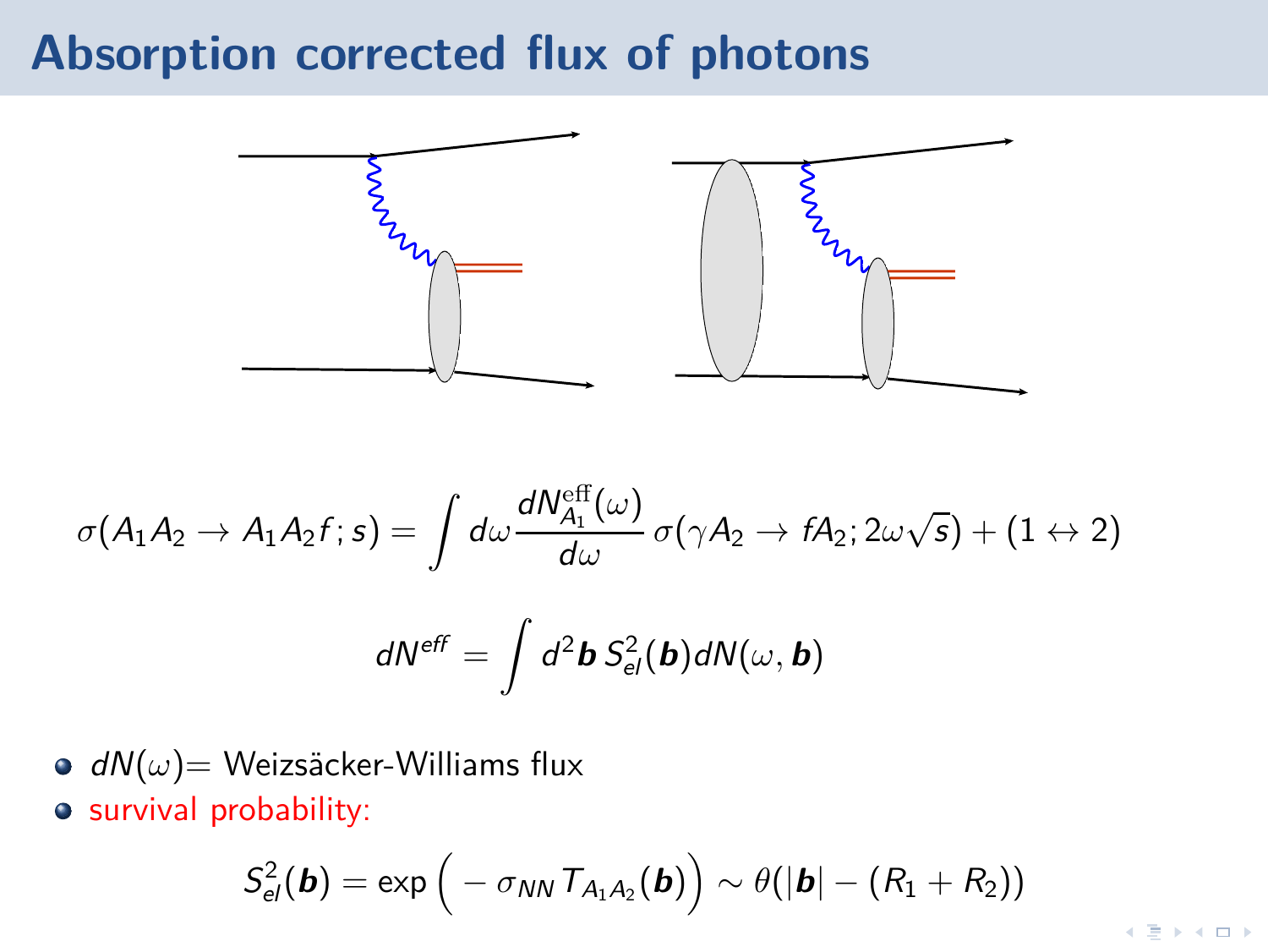### **Coherent exclusive production in AA: rapidity distributions**



**·** left column:  $J/\Psi$ , right column: Υ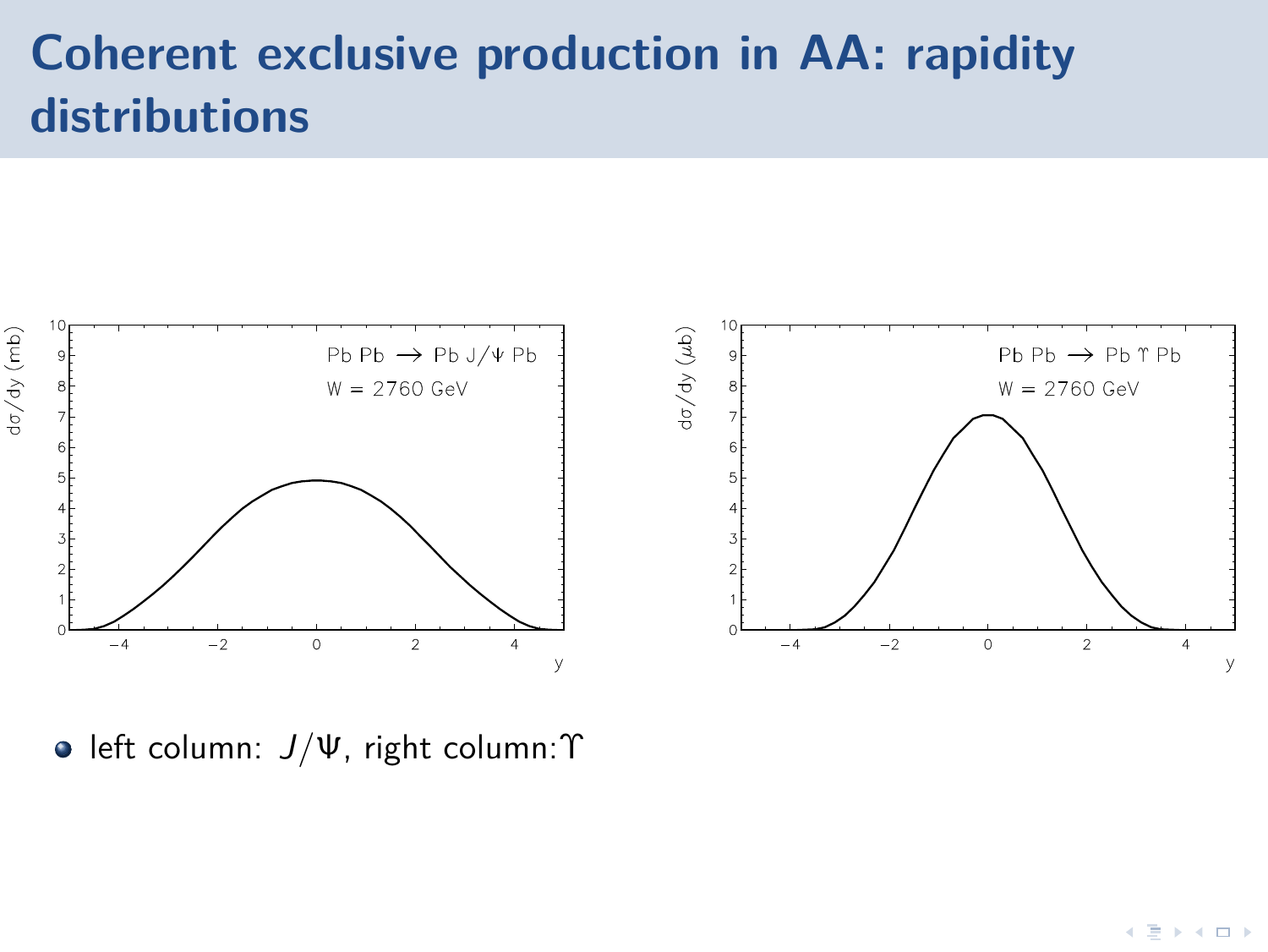### **Few-neutron topological cross sections**



$$
d\sigma(AA \rightarrow V(Xn)(Yn)) = \int d^2\bm{b} d\sigma(AA \rightarrow VAA; \bm{b}) \times P(AA \rightarrow (Xn)(Yn); \bm{b})
$$

• for the integrated case Klein and Nystrand estimate a suppresion of 0.55 exp. result: PHENIX Collab. (2009):

$$
\frac{d\sigma(AuAu \to J/\Psi Xn)}{dy}(y=0) = 76 \pm 33 \pm 11 \ \mu b
$$

к∋кок